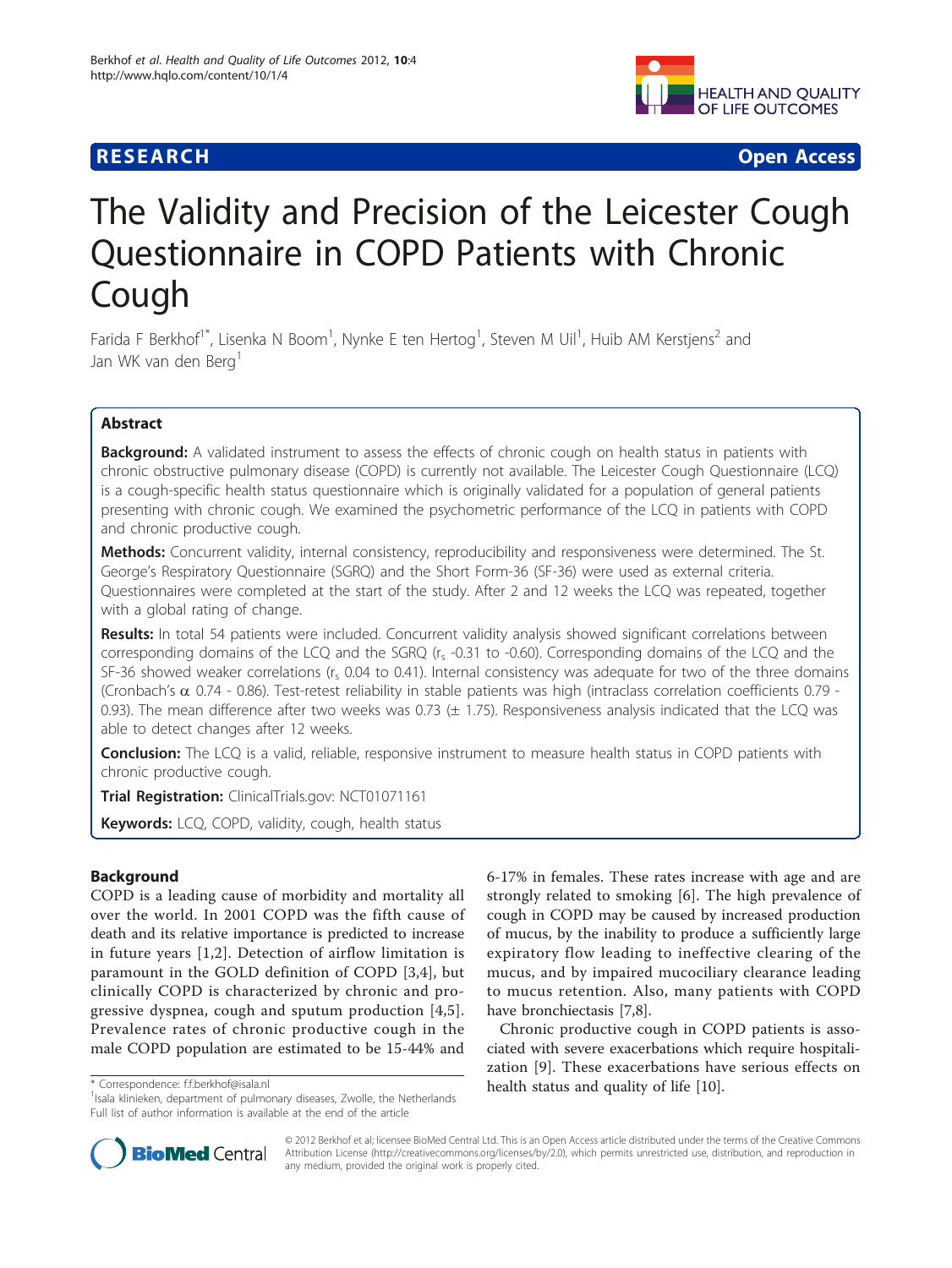Improving health status in COPD patients is a management goal in the GOLD guideline. To measure this, assessment is recommended on regularly basis [[4\]](#page-6-0). Although cough is a frequent symptom in COPD, the impact of cough on health status in these patients is largely unknown [[2\]](#page-6-0). One study found that only a small part (2%) of the variance in the scores of the St. George's Respiratory Questionnaire (SGRQ), a diseasespecific health status questionnaire is explained by cough [\[2\]](#page-6-0). Several cough-specific health status questionnaires have been developed and validated in the general population presenting with cough but not necessarily with COPD [[11-15\]](#page-7-0). Of these questionnaires only the Leicester Cough Questionnaire (LCQ) [[16](#page-7-0)] is available in Dutch [[17](#page-7-0)]. Thus, well validated cough-specific health status questionnaires for COPD patients are absent, rendering it impossible to evaluate patients health status both individually and in clinical trials.

In this paper we investigated the precision and validity of the LCQ in COPD patients with chronic cough.

# Methods

#### Study design

The study was designed as a prospective validation study. Blinded data were used from a larger clinical trial in which the effects of azithromycin on cough related health status were studied. Patients were randomised between azithromycin and placebo for twelve weeks and started at day 1. The study was registered at Clinical-Trials.gov (NCT01071161) and was approved by the Ethics Committee of the Isala klinieken, Zwolle, Netherlands (NL19886.075.07, local number: 07.0971). All questionnaires were administered during the first visit, the LCQ was repeated after two and twelve weeks.

#### Subjects

Patients with COPD (GOLD II-IV) who were  $\geq 40$  years of age were eligible to participate if they were suffering from chronic productive cough, defined as productive cough for at least three months a year, in two subsequent years. The inclusion period lasted from September 2009 to September 2010. Exclusion criteria were: a prior history of asthma, use of intravenous or oral corticosteroids and/or antibiotics for an exacerbation three weeks before inclusion, suffering from other relevant lung or liver diseases at the discretion of the treating physician, pregnancy or lactation, use of macrolides in the last six weeks prior to inclusion, allergy or intolerance to macrolides, or other study medication started two months prior to inclusion.

# **Ouestionnaires**

The LCQ is a cough-specific health status questionnaire that is well validated in the general population. It consists of 19 items which are divided over 3 domains:

physical, psychological and social. A 7-point Likert scale is used to rate. It assesses the impact of cough over the preceding 2 weeks. The total score ranges from 3-21; a higher score corresponds to a better health status [[16,18](#page-7-0),[19\]](#page-7-0). We have previously described the validation of the Dutch translation for the general population [[17\]](#page-7-0).

The St. George's respiratory questionnaire (SGRQ) is a disease-specific health status questionnaire for asthma and COPD, which assesses the impact of symptoms over the preceding 3 months. It contains 76 items divided in 3 sections: symptoms, activity and impacts. The scores range from 0-100, a low score indicates a good health status [\[20,21\]](#page-7-0).

The Short Form Health Survey (SF-36) questionnaire is a self administrated generic health status questionnaire containing 36 items that cover 9 health dimensions. The SF-36 comprises 8 health scales: physical functioning, role limitations physical, bodily pain, general health, vitality, social functioning, role limitations emotional, and mental health. One single item is used to assess any change in health. Each dimension is scaled from 0-100, higher scores represent better health status [\[22](#page-7-0)-[26](#page-7-0)].

A global rating of change (GRC) was used to evaluate self-perceived health change on a 15 point scale (-7 a very great deal worse, 0 no change, +7 a very great deal better).

#### Validity & Precision

The following concepts were assessed to determine psychometric performance of the LCQ in COPD: concurrent validity, internal consistency, reproducibility, responsiveness and floor or ceiling effects.

Concurrent validity (appropriate correlations between established measures and the new questionnaire) was measured with the SGRQ and SF-36 [\[16\]](#page-7-0). Ideally, we would have used an additional cough-specific questionnaire. However, such questionnaires have not been specifically developed for, nor tested in COPD patients [[11-15\]](#page-7-0). We used the SGRQ as the reference standard.

Internal consistency concerns the degree to which scores of items in a questionnaire correlate homogeneously, and was assessed using data from the LCQ of the first visit.

Reproducibility is a measure of precision and concerns the degree to which repeated measurements in a stable persons (defined as  $GRC = -1$ , 0 and 1 in our study) correspond. Reproducibility can be divided in agreement and reliability [\[27\]](#page-7-0). Agreement concerns the closeness of the results of repeated measurements after two weeks and assessment is preferred if the aim is to measure change in health status, whereas reliability denotes the degree to which patients can be distinguished from each other, despite measurement error [\[28](#page-7-0)]. Both parameters were obtained by comparing the LCQ scores of week 0 and week 2.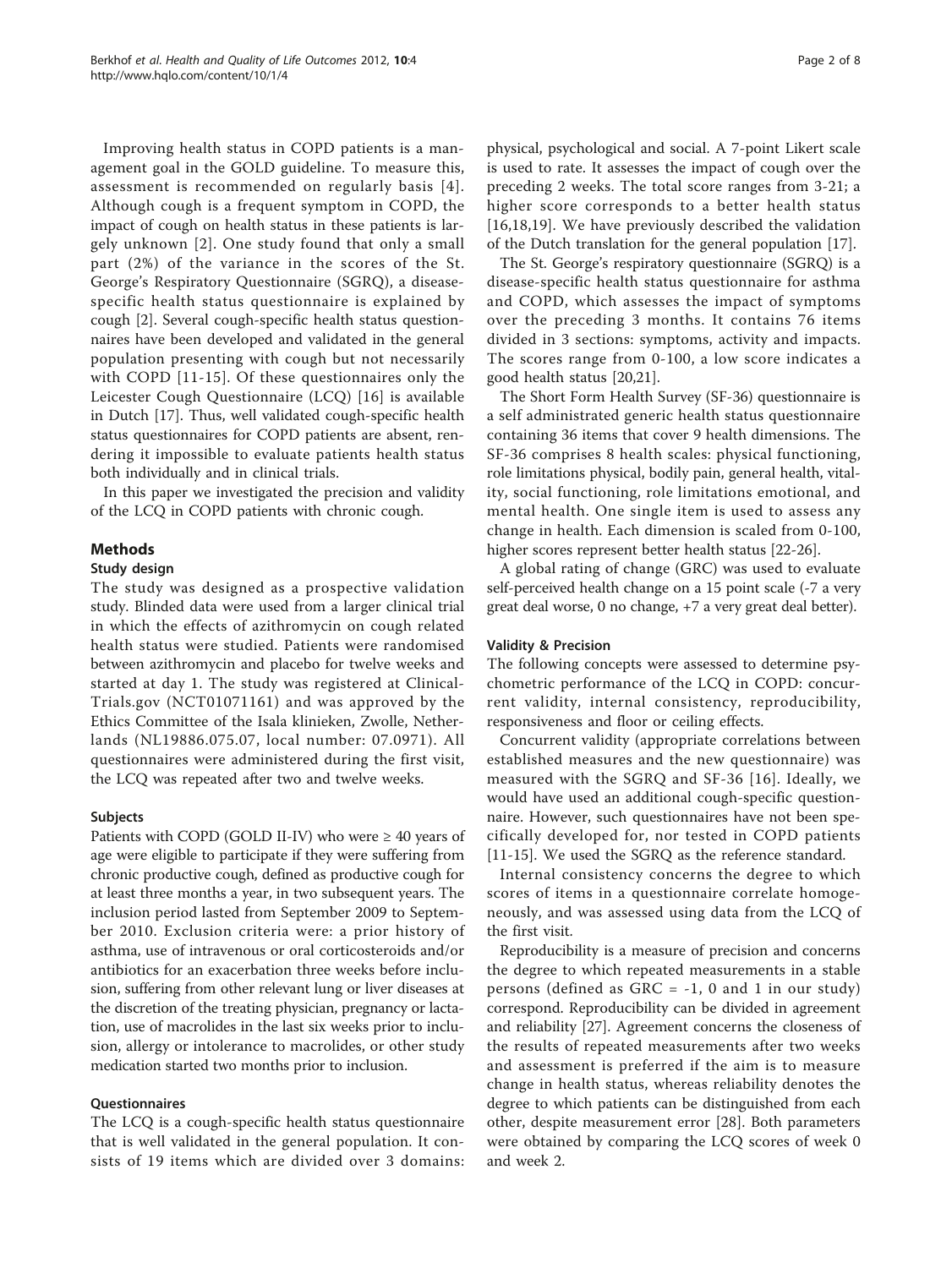Responsiveness is the ability to detect important within-patient changes, even if they are small; it was determined by comparing the LCQ scores of the first visit with LCQ scores after 12 weeks in patients who perceived a significantly improvement in cough symptoms (arbitrarily chosen as GRC≥4 (moderately better to a very great deal better) in our study.

Furthermore the floor or ceiling effects can be assessed if more than 15% of the patients achieve the lowest or highest possible score, respectively. Absence of floor or ceiling effects indicates a good content validity [[17,27\]](#page-7-0).

#### Statistical Analyses

The concurrent validity was determined by calculating correlation coefficients between LCQ-scores and scores on SGRQ and SF-36. Depending on the distribution of the variables Pearson correlation coefficients or Spearman rank correlation coefficients were used. We made a priori assumptions of the associations between the LCQ total and domain scores and the corresponding scores of the SGRQ and SF-36, respectively. We expected correlation coefficients ≥0.5 for associations between the LCQ and SGRQ and ≥0.4 between the LCQ and SF-36. Corresponding domains of the LCQ physical domain were the SGRQ activity and symptoms domains, and for the LCQ psychological and social domains the SGRQ impact domain [[20\]](#page-7-0). For the LCQ physical domain, the corresponding domain of the SF-36 were the physical functioning/role physical domains, and for the LCQ psychological domain the SF-36 mental health domain and for the LCQ social domain the SF-36 social functioning domain [[16\]](#page-7-0).

Internal consistency of the LCQ was evaluated using Cronbach's alpha coefficients for the three domains and the total LCQ. Cronbach's alpha coefficients between 0.7 and 0.9 are considered as proof of internal consistency. Agreement over time was assessed by constructing a Bland-Altman plot for the LCQ total score [[29](#page-7-0)]. Reliability was analysed by calculating Intraclass Correlation Coefficients (ICC) for the 3 domains and the total LCQ [[17\]](#page-7-0).

Responsiveness was measured as the area under the receiver operating characteristic (ROC) curve which indicates the probability of correctly identifying subjects who report improvement [\[27,30](#page-7-0)].

Data analyses were performed using the Statistical Package for the Social Sciences (SPSS) version 18.0 (SSPS, Chicago, IL, USA).

# Results

# Patients

Fifty-four patients met the inclusion criteria. All patients were eligible in the cross-sectional analyses (concurrent validity, internal consistency, floor or ceiling effects). Data from 52 patients could be used for reproducibility analysis. Data from 49 patients were used to test responsiveness. Two patients withdrew the informed consent after one week. One patient stopped after 4 weeks because of chronic diarrhoea. Two patients failed to return the questionnaire after 12 weeks. Baseline characteristics are shown in table 1 and [2.](#page-3-0) Most of the patients were male and current smokers with moderate to severe COPD.

#### Concurrent Validity

Since most of the distributions were skewed, Spearman rank correlation coefficients were used. The correlation coefficients are summarized in table [3.](#page-3-0) The concurrent validity showed significant correlations between the corresponding domains (described in the statistical analysis section) of the LCQ and the SGRQ. Only the correlation between the psychological domain of the LCQ and the corresponding impact domain of the SGRQ was low to moderate and did not meet the pre-defined minimal level of 0.50.

Correlation coefficients for the LCQ and most of the corresponding domains of the SF-36 were low, and almost non existent for the psychological domain. Except the correlations between the social domain of the LCQ and the social functioning domain of the SF-36  $(r = 0.41; p = 0.002).$ 

#### Table 1 Patient characteristics

|                              | 54            |
|------------------------------|---------------|
|                              | 40 (74)       |
|                              | $68 \pm 10$   |
|                              | $36 \pm 22$   |
|                              | 22(41)        |
|                              | $1.3 \pm 0.5$ |
|                              | $47 \pm 13$   |
| Ш                            | 27 (50)       |
| Ш                            | 19 (35)       |
| IV                           | 8(15)         |
| Inhaled corticosteroids      | 51 (94)       |
| Short acting bronchodilator# | 2(4)          |
| Long acting bronchodilator§  | 35(65)        |
| Both                         | 17 (31)       |
|                              |               |

\* Forced Expiratory Volume in one second

† Classification by the global initiative for Chronic Obstructive Lung Disease [[3](#page-6-0)]

<sup>‡</sup> Short acting bronchodilator: short acting beta-2 agonist and/or short acting anticholinergic

<sup>§</sup> Long acting bronchodilator: long acting beta-2 agonist and/or long acting anticholinergic

<sup>║</sup> Both long and short acting beta-2 agonist and/or anticholinergic bronchodilators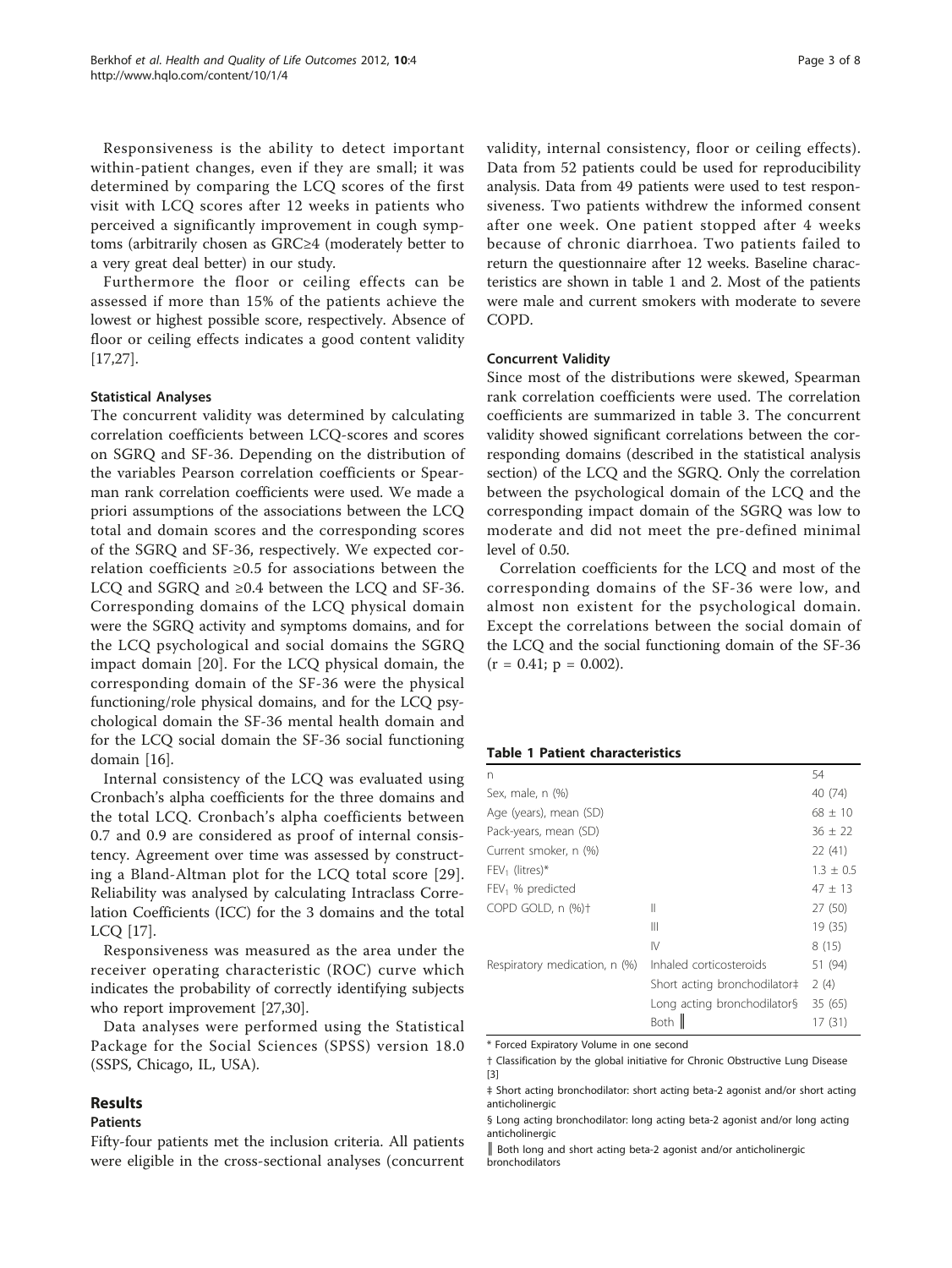<span id="page-3-0"></span>Table 2 Baseline health status scores

|        |                      | mean (SD)          | Range           |
|--------|----------------------|--------------------|-----------------|
| LCQ*   | physical             | 4.2 ( $\pm$ 0.8)   | $(1.8 - 5.8)$   |
|        | psychological        | 4.8 ( $\pm$ 1.0)   | $(2.3 - 6.6)$   |
|        | social               | 4.6 ( $\pm$ 1.3)   | $(1.0 - 6.5)$   |
|        | total                | 13.6 $(\pm 2.8)$   | $(5.9 - 18.1)$  |
| SGRO+  | symptoms             | 65.3 ( $\pm$ 17.4) | $(26.7 - 92.8)$ |
|        | activity             | 66.2 ( $\pm$ 24.3) | $(0 - 100)$     |
|        | impact               | 39.9 (± 18.9)      | $(1.6 - 77.3)$  |
|        | total                | 52.1 ( $\pm$ 18.5) | $(5.9 - 81.2)$  |
| SF-36‡ | physical functioning | $36.1 (\pm 25.2)$  | $(0 - 90)$      |
|        | role physical        | $23.1 (\pm 35.6)$  | $(0 - 100)$     |
|        | pain                 | 61.6 $(\pm 25.6)$  | $(22 - 100)$    |
|        | general health       | 32.6 $(\pm 19.0)$  | $(0 - 75)$      |
|        | vitality             | 47.1 ( $\pm$ 18.3) | $(15 - 90)$     |
|        | social functioning   | 65.0 ( $\pm$ 27.1) | $(0 - 100)$     |
|        | role emotional       | 72.0 ( $\pm$ 37.5) | $(0 - 100)$     |
|        | mental health        | 69.6 ( $\pm$ 18.7) | $(24 - 100)$    |

\* Leicester Cough Questionnaire

† St. George's Respiratory Questionnaire, a disease-specific health status questionnaire

‡ Short form 36, a generic health status questionnaire

#### Internal consistency

The internal consistency of the LCQ, shown in table 4 in the column on the right, was adequate ( $\geq 0.70$ ) for two of the three domains and the total questionnaire, with Cronbach's alpha coefficients ranging from 0.74 to 0.86. For the physical domain the Cronbach's alpha coefficient was 0.67. The results were comparable with the studies by Birring and Huisman in the more general

# Table 3 Concurrent validity

| Cronbach's alpha coefficient |                          |                          |             |  |
|------------------------------|--------------------------|--------------------------|-------------|--|
| LCO*                         | Birring[16] <sup>+</sup> | Huisman[17] <sup>+</sup> | This study‡ |  |
| physical                     | 0.79                     | 0.77                     | 0.67        |  |
| psychological                | 0.89                     | 0.84                     | 0.75        |  |
| social                       | 0.85                     | 0.83                     | 074         |  |
| total                        | 092                      | 0.93                     | 0.86        |  |
|                              |                          |                          |             |  |

\* Leicester Cough questionnaire

† patients with chronic cough

‡ patients with COPD and chronic productive cough

population presenting with cough but not necessarily with COPD (table 4) [\[16,17\]](#page-7-0).

#### Reproducibility

Reproducibility was tested in 24 stable patients. The ICC's for the LCQ are shown in table [5.](#page-4-0) Except for the psychological domain all repeated measurements were highly correlated, which indicates high test-retest reliability. A Bland-Altman plot of the LCQ total score is shown in Figure [1.](#page-4-0) The mean difference after two weeks was  $0.73$  ( $\pm$  1.75). The upper limit of agreement for the LCQ total score is 4.16 and the lower limit of agreement -2.70.

#### Responsiveness

Eleven of the forty-nine patients perceived a significant improvement in cough (GRC≥4). In these patients the mean change in the total LCQ score after 12 weeks was  $4.3 \pm 2.5$ . The Area Under the Curve (AUC) of the ROC was 0.85 (95%CI 0.73; 0.97, p < 0.001, n = 49), Figure [2](#page-5-0).

|                      | LCQ <sup>*</sup>         |                     |                          |                       |
|----------------------|--------------------------|---------------------|--------------------------|-----------------------|
|                      | Physical                 | Psychological       | Social                   | <b>Total</b>          |
| SGRQ+                |                          |                     |                          |                       |
| Symptoms             | $-0.57$ (54; < 0.001)    | $-0.45(54; 0.001)$  | $-0.51(53) < 0.001$      | $-0.58$ (53; < 0.001) |
| Activity             | $-0.58$ (54; $< 0.001$ ) | $-0.11(54; 0.42)$   | $-0.39(53; 0.004)$       | $-0.42$ (53; 0.002)   |
| Impact               | $-0.67$ (54; < 0.001)    | $-0.31(54; 0.023)$  | $-0.60$ (53; $< 0.001$ ) | $-0.61$ (53; < 0.001) |
| Total                | $-0.68$ (54; < 0.001)    | $-0.28$ (54; 0.037) | $-0.57$ (53; < 0.001)    | $-0.60$ (53; < 0.001) |
| SF-36‡               |                          |                     |                          |                       |
| Physical functioning | 0.39(54; 0.004)          | $0.06$ (54; 0.65)   | $0.29$ (53; 0.039)       | $0.28$ (53; 0.041)    |
| Role physical        | 0.31(53; 0.022)          | $0.05$ (53; 0.72)   | $0.23$ (52; 0.099)       | $0.22$ (52; 0.11)     |
| Pain                 | 0.47(53; < 0.001)        | 0.29(53; 0.038)     | $0.47$ (52; 0.001)       | $0.47$ (52; < 0.001)  |
| General health       | $0.42$ (54; 0.002)       | $0.25$ (54; 0.072)  | $0.36$ (53; 0.008)       | 0.37(53; 0.007)       |
| Vitality             | $0.64$ (54; < 0.001)     | $0.24$ (54; 0.086)  | $0.49$ (53; < 0.001)     | $0.50$ (53; < 0.001)  |
| Social functioning   | 0.41(54; 0.002)          | $0.32$ (54; 0.017)  | 0.41(53; 0.002)          | $0.43$ (53; 0.001)    |
| Role emotional       | $0.05$ (53; 0.70)        | $0.04$ (53; 0.77)   | $0.13$ (52; 0.38)        | $0.10$ (52; 0.48)     |
| Mental health        | 0.40(54; 0.003)          | 0.30(54; 0.026)     | 0.37(53; 0.006)          | $0.44$ (53; 0.001)    |

Spearman correlation coefficients are presented (n; p-value).

\* Leicester Cough Questionnaire

† St. George's Respiratory Questionnaire, a disease-specific health status questionnaire

‡ Short form 36, a generic health status questionnaire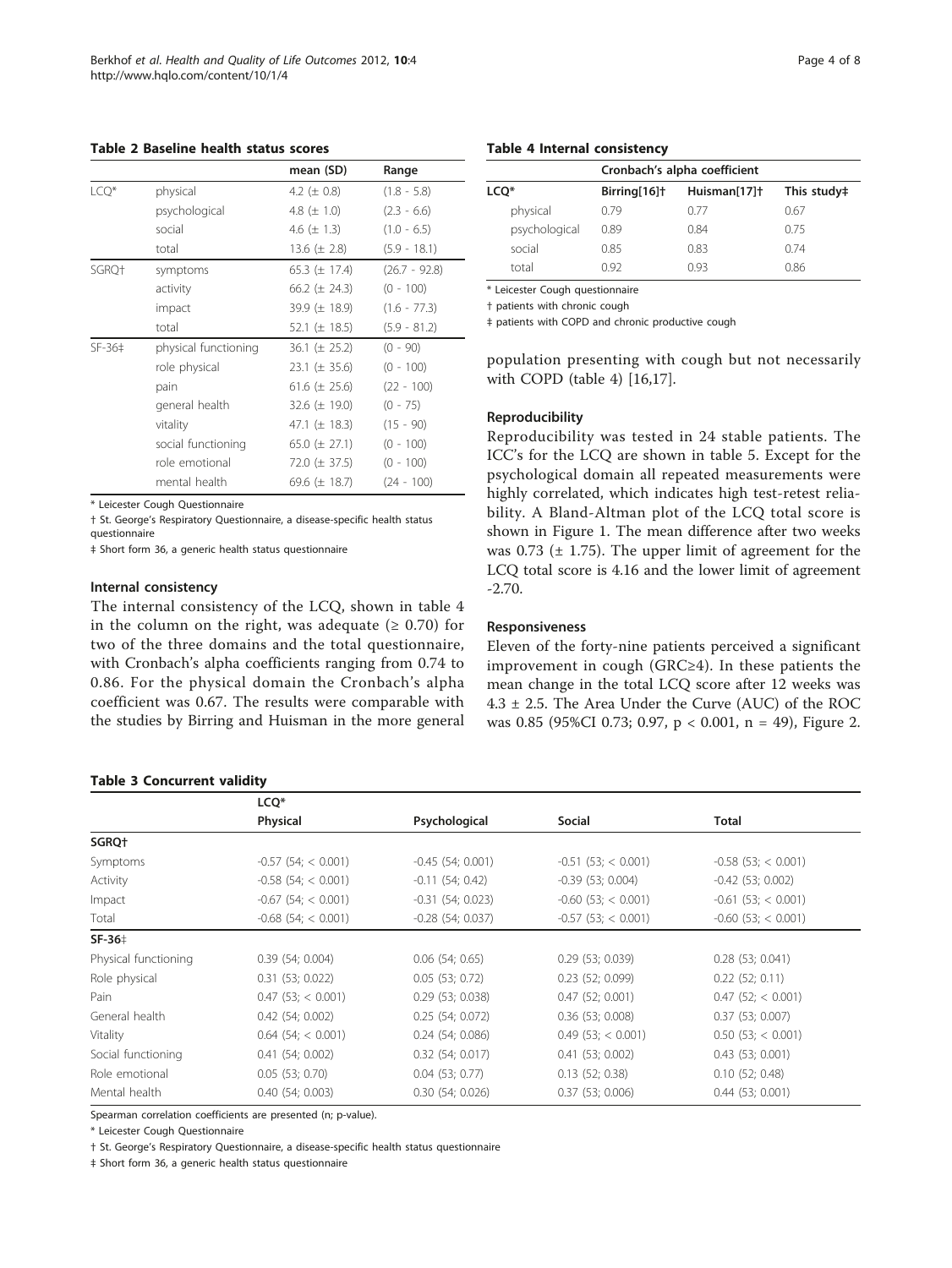#### <span id="page-4-0"></span>Table 5 Reliability

|                  |                    | Intraclass correlation coefficient |                 |                       | 95%Cl*        |
|------------------|--------------------|------------------------------------|-----------------|-----------------------|---------------|
| LCQ <sup>+</sup> |                    | <b>Birring</b><br>[16]             | Huisman<br>[17] | <b>This</b><br>study§ |               |
|                  | Physical           | 0.93                               | 0.86            | 0.93                  | 0.84;<br>0.97 |
|                  | Psychological 0.90 |                                    | 0.93            | 0.79                  | 0.51;<br>0.91 |
|                  | Social             | 0.88                               | 0.93            | 0.88                  | 0.72;<br>0.95 |
|                  | Total              | 0.96                               | 0.93            | 0.92                  | 0.81;<br>0.96 |

\* 95% Confidence Interval for ICC this study

† Leicester Cough Questionnaire

‡ patients with chronic cough

§ patients with COPD and chronic productive cough

According to Terwee et al, an AUC of > 0.70 is considered to be adequate [\[27\]](#page-7-0). Thus, the LCQ was able to detect changes in this specific group of patients.

#### Floor or ceiling effect

Floor or ceiling effects (the worst or the best possible score) were analysed at baseline, table [2](#page-3-0). Only one patient (1.9%) had the worst possible score in the social domain of the LCQ. No best possible scores were found. Thus, floor or ceiling effects were not present, both in the domains and in the total questionnaire.

#### **Discussion**

This study is the first to examine the validity and precision of the LCQ specifically in COPD patients with chronic productive cough. It shows that the LCQ in these patients reliably measures the same construct as the original LCQ in patients with chronic cough in the general population. Responsiveness analysis indicated that the change in LCQ total scores after 12 weeks was able to predict which patients reported improved health status and which did not. No floor or ceiling effects were present which assured good content validity.

Good concurrent validity of the LCQ was found in relation to the SGRQ but not with the SF-36. This may be explained by both questionnaires measuring different concepts, but more importantly, this is caused by the nature of these questionnaires: the LCQ measures symptom-specific health status and the SGRQ COPD-specific health status, while the SF-36 measures generic health status. The results regarding concurrent validity were in accordance with Birring's original validation study but slightly lower compared to the Dutch validation of the LCQ [[16\]](#page-7-0).

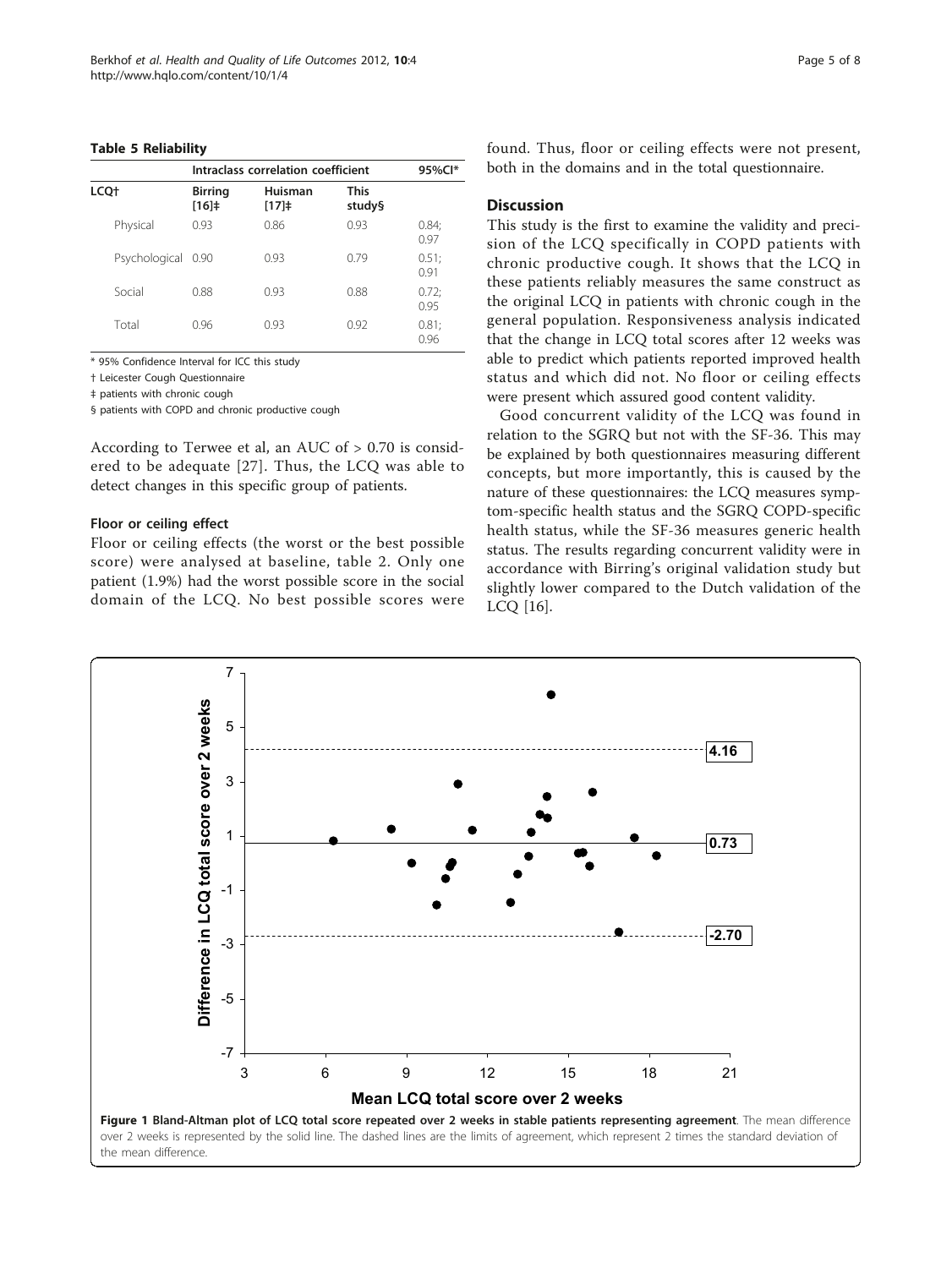<span id="page-5-0"></span>Berkhof et al. Health and Quality of Life Outcomes 2012, 10:4 http://www.hqlo.com/content/10/1/4



In general, the LCQ had an acceptable internal consistency, supporting the hypothesis that the associated questionnaire items are related to each other but do not completely overlap in which case the Cronbach's alpha would have a value of 1, and the item (or domain) would be redundant. The exception with poorer internal consistency was the physical domain (Cronbach's alpha coefficient = 0.67). Three items contributed most to the lower Cronbach's alpha in the physical domain: loss of energy, hoarseness and smoking (questions 9, 14 and 15). As most patients with COPD have a smoking history and many suffer form loss of energy or hoarseness these three items may be less discriminative in COPD patients than in patients with chronic cough. When these items were removed from this domain, the Cronbach's alpha coefficient increased to almost 0.70.

Previous studies showed comparable Cronbach's alpha coefficients which varied between 0.77 and 0.91, except for the physical domain [\[16,17](#page-7-0)].

To examine reproducibility, test-retest reliability and agreement were assessed after two weeks in clinically stable patients. Total score and scores on all domains were repeatable with intraclass correlation coefficients

above 0.7. So, repeatability of the LCQ in COPD patients with chronic cough was adequate and in accordance with previous results [\[16,17\]](#page-7-0).

Agreement was assessed in clinically stable patients after 2 weeks according to the method described by Bland and Altman [[29](#page-7-0)]. We found a mean change in the LCQ total score of 0.73 ( $\pm$  1.75), similar to the results of Birring  $(0.73 \ (\pm \ 0.94))$  after two weeks [[16\]](#page-7-0). Agreement is regarded as acceptable when the limits of agreement are smaller than the minimal clinical important difference (MCID). In previous studies the MCID for the LCQ total score in patients with chronic cough was estimated between 1.3 ( $\pm$  2.3) and 2.8 ( $\pm$  2.0) [[31](#page-7-0),[32\]](#page-7-0)., In this study we found limits of agreement above these values, indicating inadequate agreement. However, we realise that this randomised controlled trial was not the ideal setting to measure reproducibility specifically since patients received either active (azithromycin) or placebo medication from the first day. This treatment/placebo difference will have increased noise, resulting in larger limits of agreement and rendering assessment of reproducibility poorer. To draw a more definitive conclusion this analysis should therefore be repeated in clinically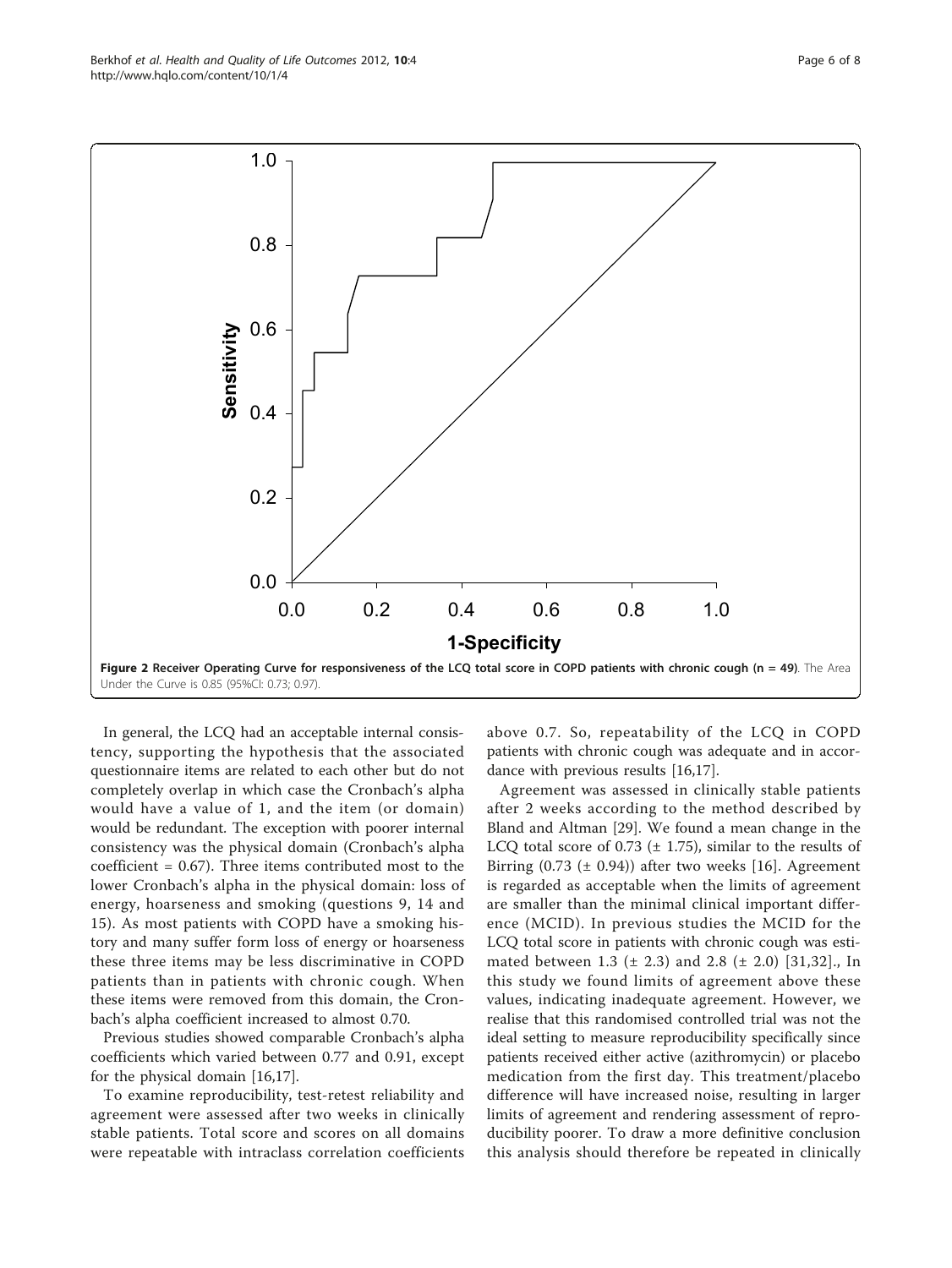<span id="page-6-0"></span>stable COPD patients not receiving any (or stable) study medication. The MCID specifically for COPD patients with chronic cough should also be obtained.

The LCQ has been validated and used primarily in patients suffering from chronic cough but not exclusively. Murray et al validated the LCQ in patients with bronchiectasis. They concluded that the questionnaire was able to measure quality of life for assessing existing and new therapies [[19\]](#page-7-0). Both concurrent validity, reliability and responsiveness were comparable with our results. Polley et al undertook a cross-sectional comparison of the LCQ and the Cough specific Quality of life Questionnaire (CQLQ) in patients with either chronic cough, bronchiectasis, COPD or asthma. The group of COPD patients was small ( $n = 18$ ), but had similar baseline LCQ scores as our participants. They demonstrated significant concurrent validity ( $r = -0.49$ ) for the total score of the LCQ and the CQLQ in COPD patients. Remarkably, we found a better concurrent validity  $(r =$ -0.60) when using the SGRQ, which is not a cough-specific questionnaire. Like in our study, the psychological domain in their study showed weaker correlations in COPD patients than in patients with chronic cough. They reasoned that chronic cough is associated with more psychological problems in women than in men. In both studies the majority of patients included were male, in Polley et al 83% and in our study 74%. Possibly the relatively weak correlations can be explained by this gender imbalance. An additional explanation, they suggest, is that in COPD patients physical complaints are more prevalent than in chronic cough patients, in which psychosocial complaints are predominant [\[33\]](#page-7-0).

There are some limitations to our study. First it is based on participants in the setting of a randomised double-blind controlled trial. During the analyses of this validity study it was unknown which participants were treated with antibiotics and which were not. In case of significant treatment effect, this will, as earlier mentioned, have influenced reproducibility. Secondly, to assess internal consistency Cronbach's alpha coefficients as well as factor analysis is recommended. The latter analysis was not done in our study, because another method of item reduction was used during the development of the LCQ [\[16](#page-7-0)]. Furthermore, we realise that it is difficult to confirm factor structures in different populations [[34\]](#page-7-0). And last, the SGRQ was used as the reference standard. A recent study showed that the SGRQ measures health status only partly. It concluded that the SGRQ can be used mainly for measuring subjective symptoms and impairments and that other aspects of health status such as physical activity, dyspnoea, fatigue or quality of life in general are covered less. Preferably, different questionnaires should be combined [\[35\]](#page-7-0).

Ideally, questionnaires which measure health status should be both discriminative (able to distinguish patients with different degrees of disease severity) and evaluative (able to detect within patients changes following therapy). In this study the emphasis is mostly on the evaluative properties of the LCQ, because the main goal of the study was to validate the LCQ for use in clinical trials. The discriminative properties should be assessed in a future study.

In summary, our study shows that the LCQ can be used in COPD patients to measure cough-related health status. This provides a tool to study the antitussive or mucolytic effects of drugs in patients with COPD and chronic productive cough.

#### Acknowledgements

Role of sponsors: This work was supported by an unconditional research grant from Glaxo SmithKline, the Netherlands Other contributions: We thank the patients who enrolled in this study, and the physicians, research nurses, and secretaries of the Department of Pulmonary Diseases and Diagram B.V. for their important contributions.

#### Author details

<sup>1</sup> Isala klinieken, department of pulmonary diseases, Zwolle, the Netherlands. <sup>2</sup>University Medical Center Groningen, department of pulmonary diseases and University of Groningen, Groningen, the Netherlands.

#### Authors' contributions

FFB contributed to data collection, analysis and interpretation of the data and was primarily responsible for writing the manuscript, LNB and NEH contributed to data collection, analysis and interpretation of the data and critical revision of the manuscript. SMU contributed to the design of the study, analysis and interpretation of the data and critical revision of the manuscript. HAMK and JWKB contributed to the design of the study, interpretation of the data and critical revision of the manuscript. All authors read and approved the final manuscript.

#### Competing interests

The authors declare that they have no competing interests.

Received: 28 June 2011 Accepted: 9 January 2012 Published: 9 January 2012

#### References

- 1. Mannino DM, Buist AS: [Global burden of COPD: risk factors, prevalence,](http://www.ncbi.nlm.nih.gov/pubmed/17765526?dopt=Abstract) [and future trends.](http://www.ncbi.nlm.nih.gov/pubmed/17765526?dopt=Abstract) Lancet 2007, 370(9589):765-73.
- 2. Smith JA, Calverley PM: [Cough in chronic obstructive pulmonary disease.](http://www.ncbi.nlm.nih.gov/pubmed/15564082?dopt=Abstract) Pulm Pharmacol Ther 2004, 17(6):393-8.
- 3. Rodriguez-Roisin R, Anzueto A, Bourbeau J, Calverley P, deQuia TS, Fukuchi Y, et al: Global initiative for chronic obstructive lung disease. Global strategy for diagnosis, management, and prevention of chronic obstructive pulmonary disease Updated 2009., Accessed on http://www. goldcopd.com.
- 4. Rabe KF, Hurd S, Anzueto A, Barnes PJ, Buist SA, Calverley P, et al: [Global](http://www.ncbi.nlm.nih.gov/pubmed/17507545?dopt=Abstract) [strategy for the diagnosis, management, and prevention of chronic](http://www.ncbi.nlm.nih.gov/pubmed/17507545?dopt=Abstract) [obstructive pulmonary disease: GOLD executive summary.](http://www.ncbi.nlm.nih.gov/pubmed/17507545?dopt=Abstract) Am J Respir Crit Care Med 2007, 176(6):532-55.
- 5. Hogg JC: [Pathophysiology of airflow limitation in chronic obstructive](http://www.ncbi.nlm.nih.gov/pubmed/15325838?dopt=Abstract) [pulmonary disease.](http://www.ncbi.nlm.nih.gov/pubmed/15325838?dopt=Abstract) Lancet 2004, 364(9435):709-21.
- Viegi G, Pistelli F, Sherrill DL, Maio S, Baldacci S, Carrozzi L: [Definition,](http://www.ncbi.nlm.nih.gov/pubmed/17978157?dopt=Abstract) [epidemiology and natural history of COPD.](http://www.ncbi.nlm.nih.gov/pubmed/17978157?dopt=Abstract) Eur Respir J 2007, 30(5):993-1013.
- 7. Chung KF, Pavord ID: [Prevalence, pathogenesis, and causes of chronic](http://www.ncbi.nlm.nih.gov/pubmed/18424325?dopt=Abstract) [cough.](http://www.ncbi.nlm.nih.gov/pubmed/18424325?dopt=Abstract) Lancet 2008, 371(9621):1364-74.